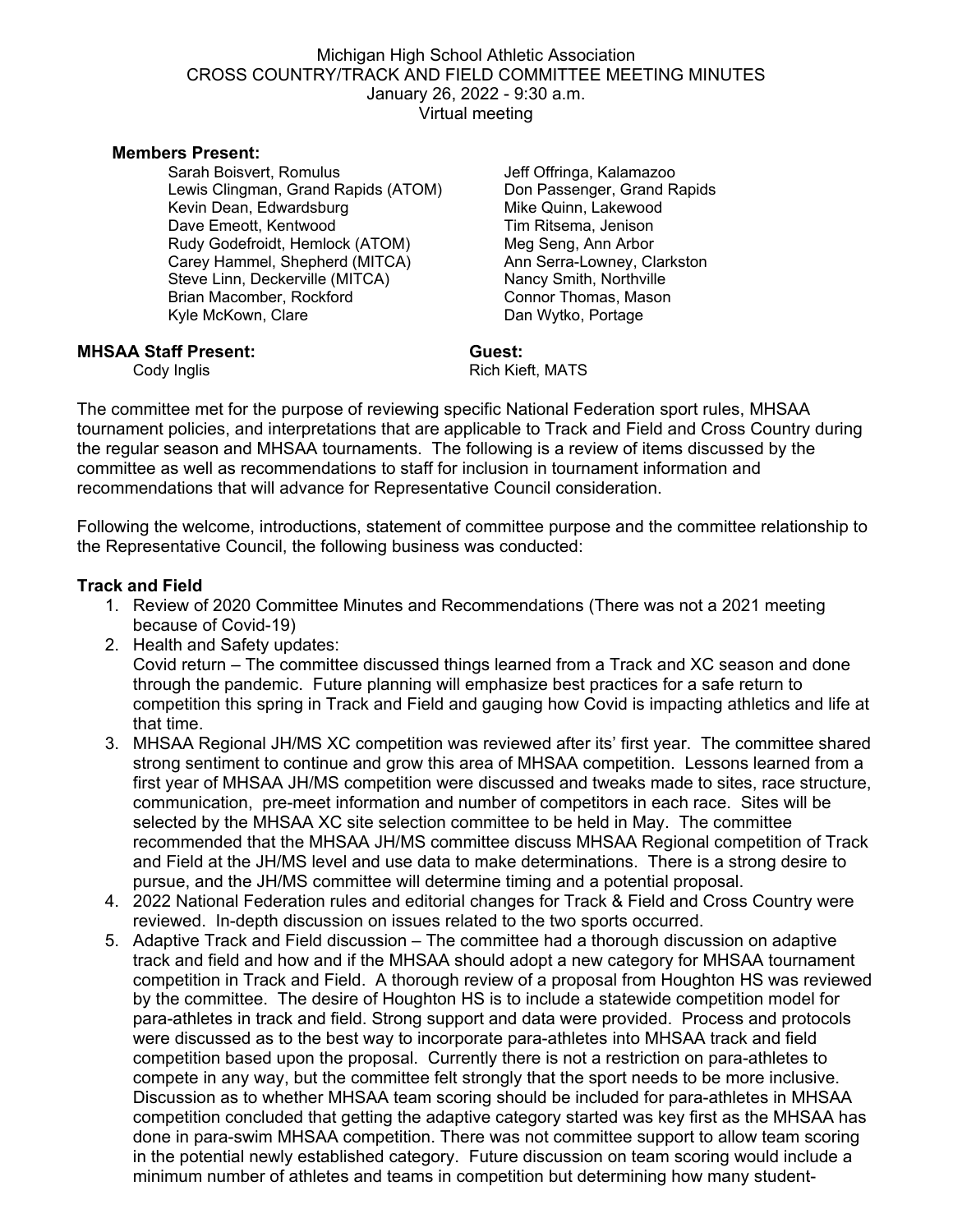athletes would be involved statewide would be key before going in this direction. The committee supported medals earned in places. Competition would follow existing para-athlete competition in Wheelchair events. The Wheelchair category will allow schools to enter athletes in another race category for MHSAA Regional and Finals competition. MHSAA staff will develop criteria for advancement. The committee's sentiment was that the sport of Track and Field can be more inclusive to students with disabilities and proposal was supported for advancement to the Council for a potential vote at their March meeting. Unified sport opportunities were also discussed as a potential exhibition event at Track and Field Finals. The MHSAA has a long-standing partnership with Michigan Special Olympics and will work to see if this may be an option this spring in an event or two at the MHSAA Track and Field Finals.

- 6. Additional Qualifying Standards for Track and Field Regionals and Finals were reviewed as compiled by the MHSAA Track and Field Standards Committee.
- 7. Participating School Tournament Information and Manager Materials The committee reviewed both documents.
- 8. 2022 Track and Field Final Sites:

Division 1: Rockford HS Division 2: Forest Hills Eastern HS Division 3: Kent City HS Division 4: Sparta HS or Hudsonville Middle School

- 9. Regional Entry deadline Tuesday, May 17 at 11:59 p.m. was determined to be the best time to allow Regional hosts and timers to get data to their events and races yet still allow coaches flexibility on updating marks prior to Regionals.
- 10. Coaches being allowed on infield at Final meets was reviewed and reiterated that this will be done at all MHSAA Finals sites with a coach's box on the infield.
- 11. Regionals and Finals Throw protocol will be 1, 1, 1 at all MHSAA tournament throwing competition in Track and Field.
- 12. ATOM discussion on waterfall and the "step up" start will be an emphasis for Starter's and Officials in competition to provide more consistency in this area. MHSAA documents and the website will be updated in these areas as a guide and help for Track officials.
- 13. MITCA discussion on the Team State competition which has been conducted for 26 years by MITCA. A MITCA subcommittee has discussed ways to enhance this competition including the MHSAA conducting this event like what the sport of Wrestling does with an MHSAA Individual and Team competition. The committee discussed protocols, scheduling, structure and timing of a potential proposal. The committee recommended to MHSAA staff that this be an MHSAA Update meeting survey question in the Fall and potentially go to the Rep. Council for a vote in the 2022- 23 school year.
- 14. MITCA discussion on MHSAA sponsorship of Indoor Track and Field. There is sentiment to see if the MHSAA would be interested in adding this sport to its sport tournament offerings. The committee recommended the MHSAA convene a subcommittee to bring all parties to the table regarding this potential ask in the sport. This subcommittee will meet in the Fall of 2022 to gauge interest, ask questions and get all parties to the table.

# **Cross Country**

- 1. Review of 2021 Cross Country Tournament
	- Timing with Image Based Results
	- Live Results
- 2. 2022 Cross Country Calendar:
	- LP Finals Michigan International Speedway Sat., Nov. 5
	- UP Finals Gladstone HS Sat., Oct. 22
	- LP Regionals Oct. 28 and 29
	- First Practice Aug. 8
	- First Competition Aug. 17
- 3. Site Selection Committee May 4, 2022
- 4. An update was provided on Classification Committee discussion on future classification in XC and all sports.